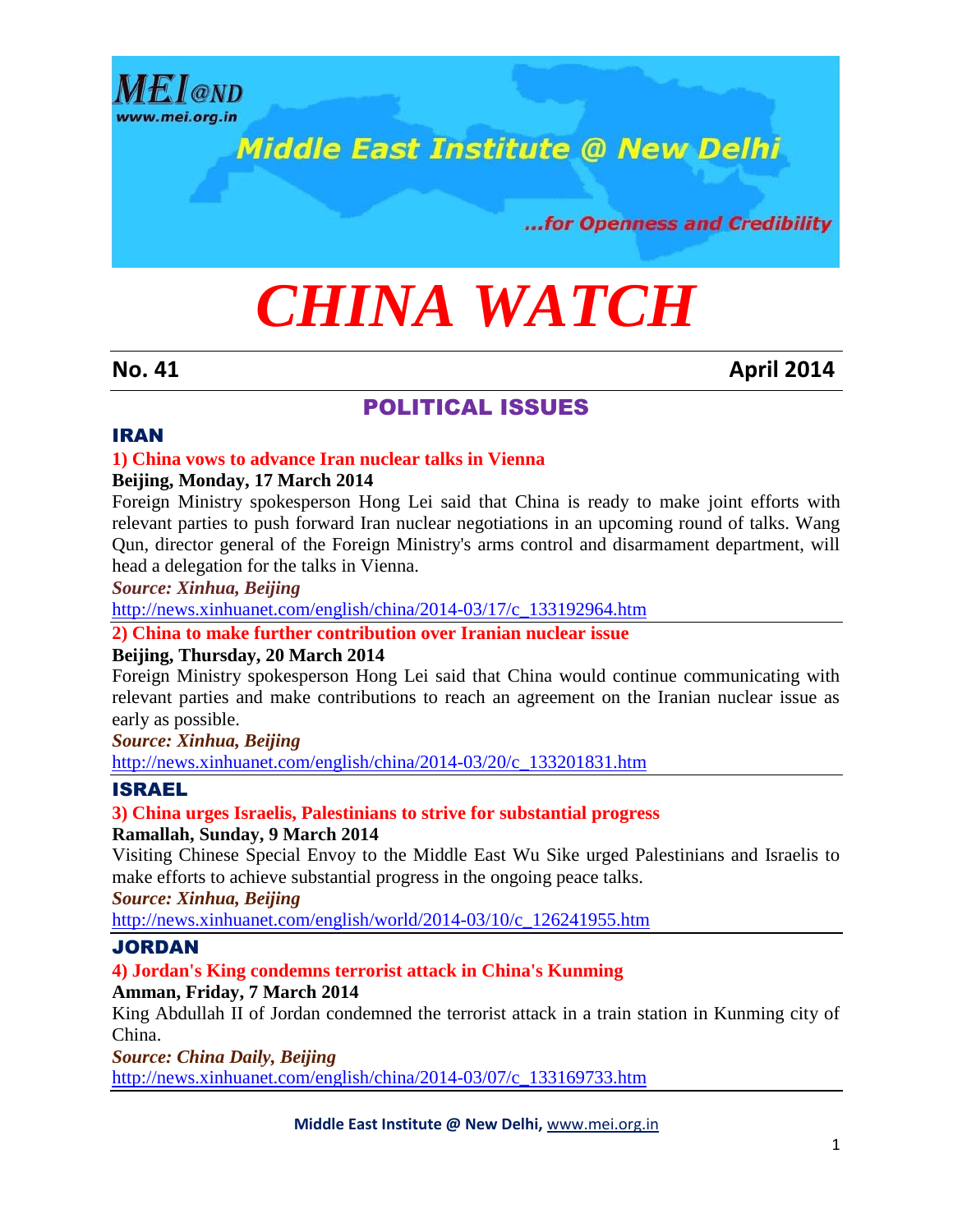#### LIBYA

#### **5) Chinese envoy urges int'l community to realize aid commitments for Libya Rome, Thursday, 6 March 2014**

China's Middle East Special Envoy Wu Sike called on the international community to realize aid commitments for Libya while fully respecting the country's sovereignty, independence and unity. *Source: Xinhua, Beijing*

[http://news.xinhuanet.com/english/africa/2014-03/07/c\\_133167295.htm](http://news.xinhuanet.com/english/africa/2014-03/07/c_133167295.htm)

#### PALESTINE

#### **6) Palestinian Fatah Party condemns terrorist attack in China**

#### **Ramallah, Sunday, 2 March 2014**

Palestinian President Mahmoud Abbas' Fatah party denounced the terrorist attack at a train station in China's Yunnan province that killed at least 29 people.

*Source: Xinhua, Beijing*

[http://news.xinhuanet.com/english/china/2014-03/03/c\\_133154363.htm](http://news.xinhuanet.com/english/china/2014-03/03/c_133154363.htm)

#### SAUDI ARABIA

#### **7) Saudi Arabia Crown Prince to visit China**

#### **Beijing, Monday, 10 March 2014**

Saudi Crown Prince Salman Bin Abdul-Aziz Al Saud will pay an official visit to China from 13- 16 March, Chinese Foreign Ministry spokesperson Qin Gang said.

*Source: Xinhua, Beijing*

[http://news.xinhuanet.com/english/china/2014-03/10/c\\_133175343.htm](http://news.xinhuanet.com/english/china/2014-03/10/c_133175343.htm)

**8) Chinese president meets Saudi Arabia Crown Prince**

#### **Beijing, Thursday, 13 March 2014**

Chinese President Xi Jinping met with Saudi Crown Prince Salman in Beijing and pledged to strengthen strategic partnership of the two countries.

#### *Source: Xinhua, Beijing*

[http://news.xinhuanet.com/english/china/2014-03/13/c\\_126264400.htm](http://news.xinhuanet.com/english/china/2014-03/13/c_126264400.htm)

#### **9) China, Saudi Arabia vow closer cooperation**

#### **Beijing, Friday, 14 March 2014**

Chinese Vice President Li Yuanchao held talks with visiting Saudi Crown Prince Salman and called for closer bilateral cooperation in areas such as energy, high technology, infrastructure building and anti-terrorism.

*Source: Xinhua, Beijing*

[http://news.xinhuanet.com/english/china/2014-03/14/c\\_133187203.htm](http://news.xinhuanet.com/english/china/2014-03/14/c_133187203.htm)

#### **10) Chinese premier meets Saudi Arabia Crown Prince**

#### **Beijing, Friday, 14 March 2014**

Premier Li Keqiang met with visiting Saudi Crown Prince Salman and said that the two countries share the common pursuit of world peace, respect each other's development path chosen in accordance with their own national conditions and both play constructive roles in international and regional affairs.

*Source: Xinhua, Beijing*

[http://news.xinhuanet.com/english/china/2014-03/14/c\\_126270000.htm](http://news.xinhuanet.com/english/china/2014-03/14/c_126270000.htm)

**11) Chinese defence minister meets Saudi Arabia Crown Prince Beijing, Saturday, 15 March 2014**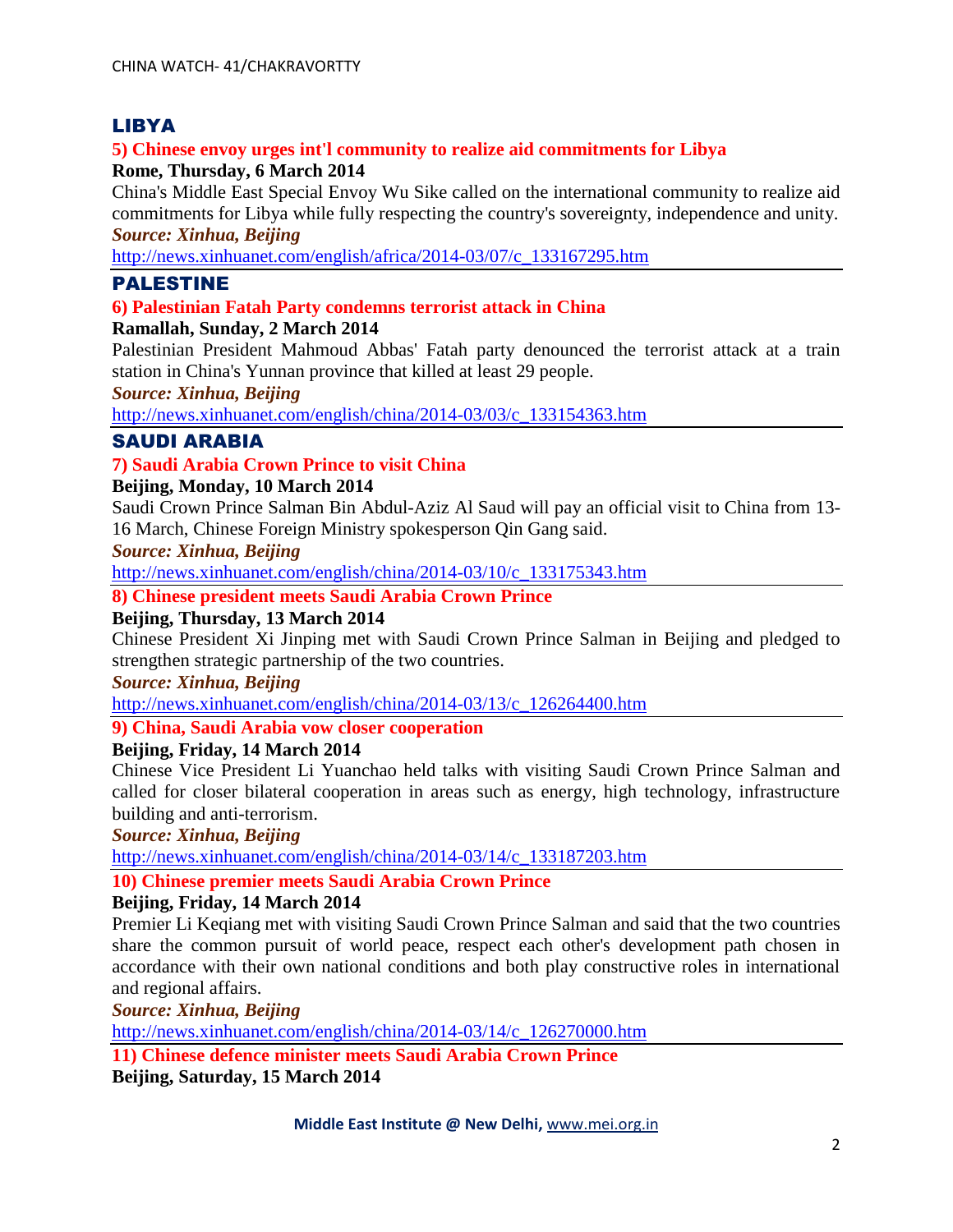Chinese State Councillor and Defence Minister Chang Wanquan met with Crown Prince Salman. *Source: Xinhua, Beijing*

[http://news.xinhuanet.com/english/china/2014-03/15/c\\_133188923.htm](http://news.xinhuanet.com/english/china/2014-03/15/c_133188923.htm)

#### **SYRIA**

#### **12) China to continue supporting Syrian weapons elimination**

#### **Beijing, Friday, 21 March 2014**

Chinese Foreign Ministry spokesperson Hong Lei said that China has praised the progress in removing and destroying Syria's chemical weapons, and promised to continue its coordination with parties concerned to ensure safe and smooth transport and elimination of remaining stockpiles.

#### *Source: Xinhua, Beijing*

[http://news.xinhuanet.com/english/china/2014-03/21/c\\_133204682.htm](http://news.xinhuanet.com/english/china/2014-03/21/c_133204682.htm)

#### **TURKEY**

#### **13) Turkey condemns terrorist stabbing attack in Kunming**

#### **Ankara, Monday, 3 March 2014**

Turkish Foreign Ministry issued a statement sharply condemning the terrorist attack at Kunming train station in the Yunnan province and extended sympathy and condolences to the victims and their families.

*Source: Xinhua, Beijing*

[http://news.xinhuanet.com/english/china/2014-03/04/c\\_133157506.htm](http://news.xinhuanet.com/english/china/2014-03/04/c_133157506.htm)

### ECONOMIC AND ENERGY ISSUES

#### PALESTINE

#### **14) Palestinian PM woos Chinese firms for oil exploration**

#### **Ramallah, Sunday, 9 March 2014**

Palestinian Prime Minister Rami al-Hamdallah called on China to encourage Chinese companies to join a bid for petroleum exploration in the Palestinian territories.

*Source: China Daily, Beijing*

[http://news.xinhuanet.com/english/business/2014-03/10/c\\_133173046.htm](http://news.xinhuanet.com/english/business/2014-03/10/c_133173046.htm)

#### SAUDI ARABIA

#### **15) China, Saudi Arabia reaffirms commitment to energy cooperation**

#### **Beijing, Sunday, 16 March 2014**

China and Saudi Arabia reaffirmed their commitment to intensify energy cooperation as Saudi Crown Prince Salman concluded his four-day official visit to China. In a joint communiqué, both sides pledged to strengthen cooperation in areas such as energy, trade, mineral resources, investment and infrastructure building, as well as in high-tech fields including aerospace and the peaceful use of nuclear power.

*Source: Xinhua, Beijing*

[http://news.xinhuanet.com/english/china/2014-03/16/c\\_133190505.htm](http://news.xinhuanet.com/english/china/2014-03/16/c_133190505.htm)

#### MISCELLANEOUS ISSUES

#### **16) Jinpeng to acquire Israeli healthcare provider**

#### **Shanghai, Tuesday, 25 March 2014**

Guangzhou-based Jinpeng Group would the bid to acquire Natali Healthcare Solutions, the largest private healthcare and homecare service provider in Israel.

#### **Middle East Institute @ New Delhi,** www.mei.org.in